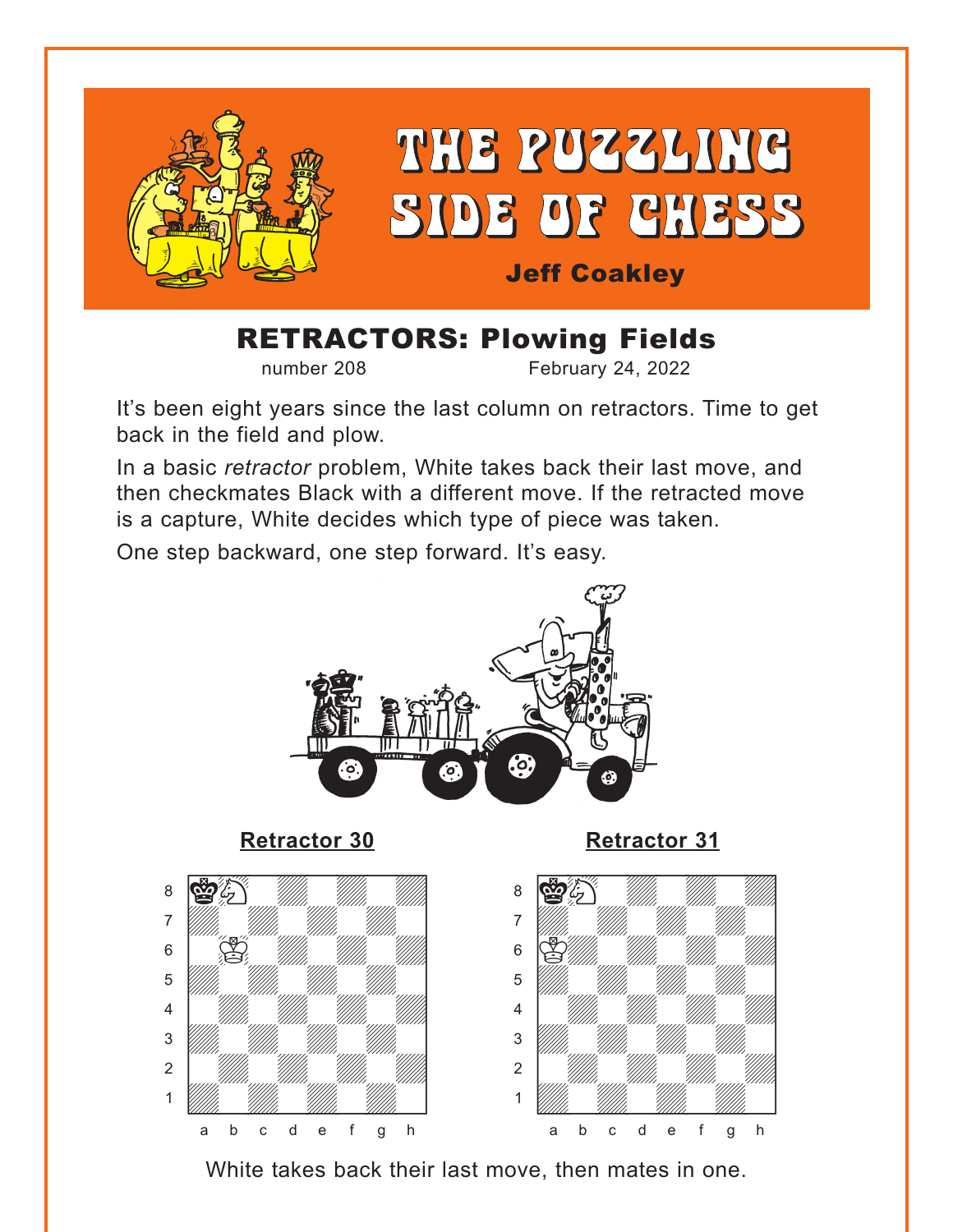# **RETRACTORS**

Here are the special rules for this type of puzzle.

- a) White may retract any move of their choice.
- b) The position after the retraction must be legal. Among other things, this implies that Black had a legal move on the previous turn. A position is legal if it can be reached in a normal game following the standard rules.
- c) If the retracted move is a capture, White decides which type of piece was taken.
- d) An *en passant* capture is allowed as the backward (retracted) move unless it can be proven illegal.
- e) An *en passant* capture is not allowed as the forward (mating) move unless it can be proven that Black moved their pawn two squares on the previous turn.
- f) Castling is allowed as a backward or forward move unless it can be proven illegal.



This column presents eight "missed mates". As usual, the level of difficulty increases as the pages turn, or whatever pdf pages do.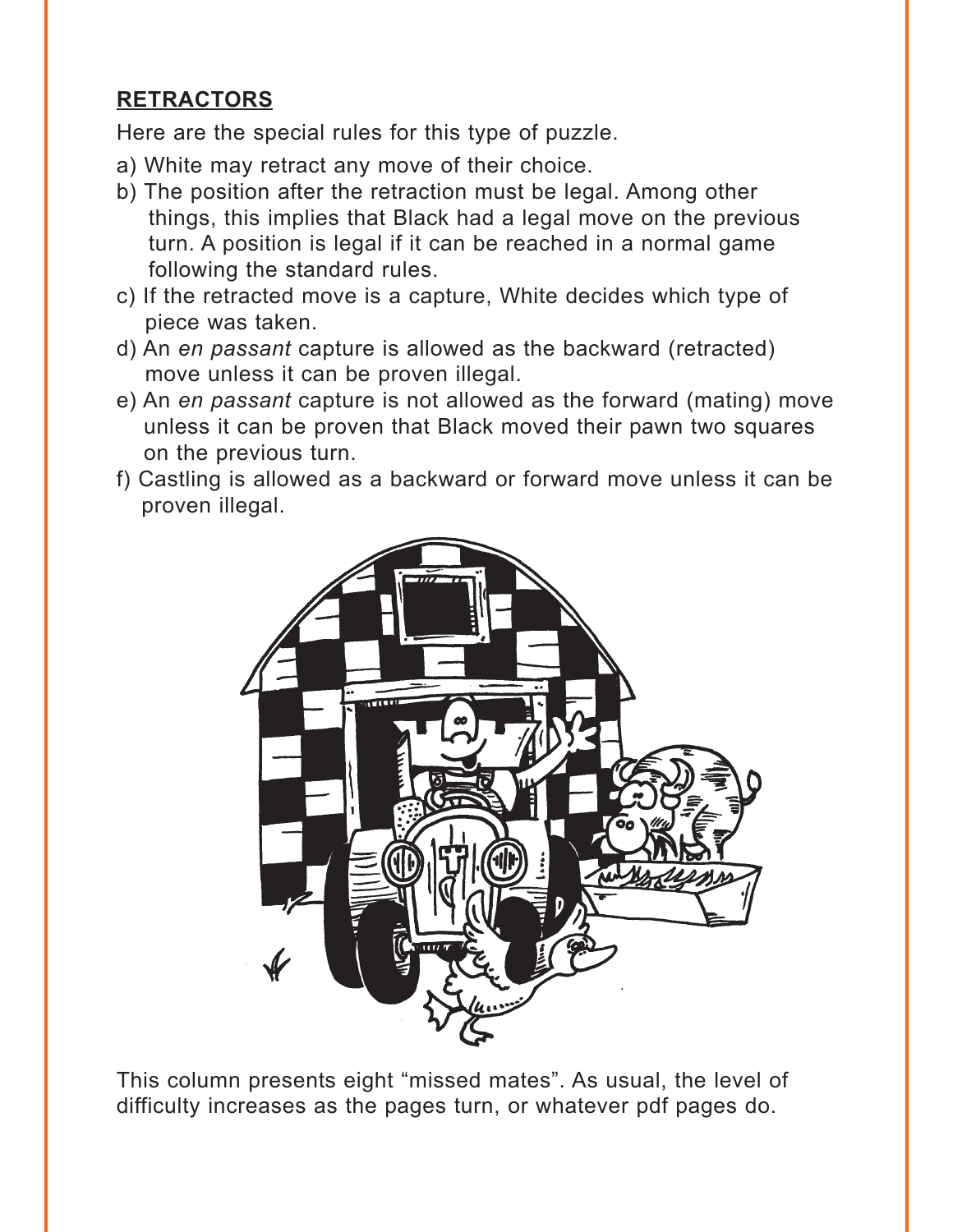<span id="page-2-0"></span>

White takes back their last move, then mates in one.



The following miniature is by the famous Russian endgame composer Leonid Kubbel (1891-1942).



**[Retractor 33](#page-9-0)**

White takes back their last move, then mates in one.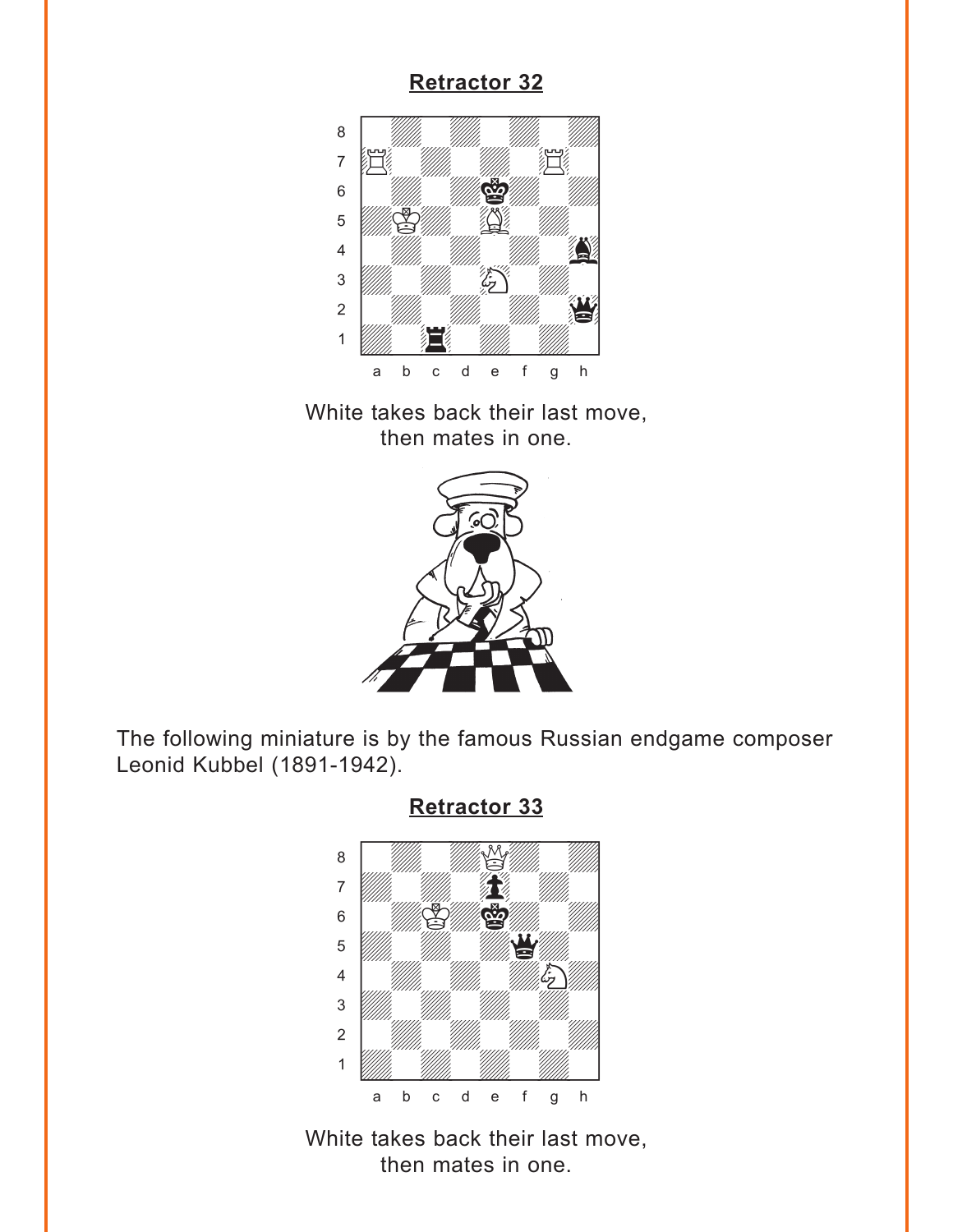<span id="page-3-0"></span>The next row to plow is a straightforward masterpiece from the late great Günther Weeth (1935-2020). For another retractor by the German retro specialist, see problem 7c in Takeback Granted (column 33).



**Retractor 34** 

White takes back their last move, then mates in one.



Get behind the mule and plow.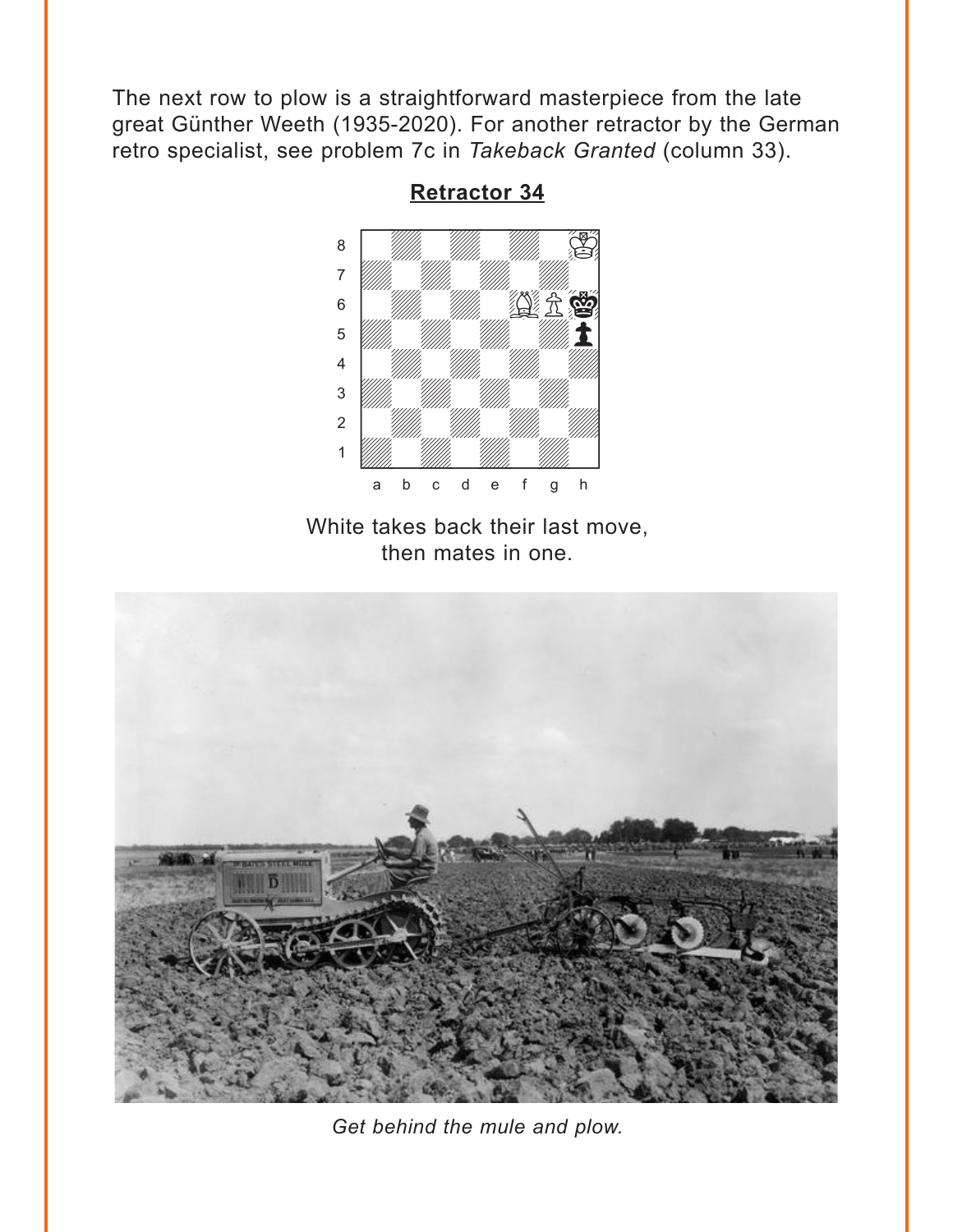<span id="page-4-0"></span>The retro content of the previous puzzles was quite basic. Hopefully fun, but probably not much of a challenge for many solvers. The remaining problems should change that. Are you ready for the tough stuff?

This one is by Hansjörg Schiegl, former editor of the German chess magazine Die Schwalbe.



**Retractor 35** 

White takes back their last move, then mates in one.



**Fields of Files**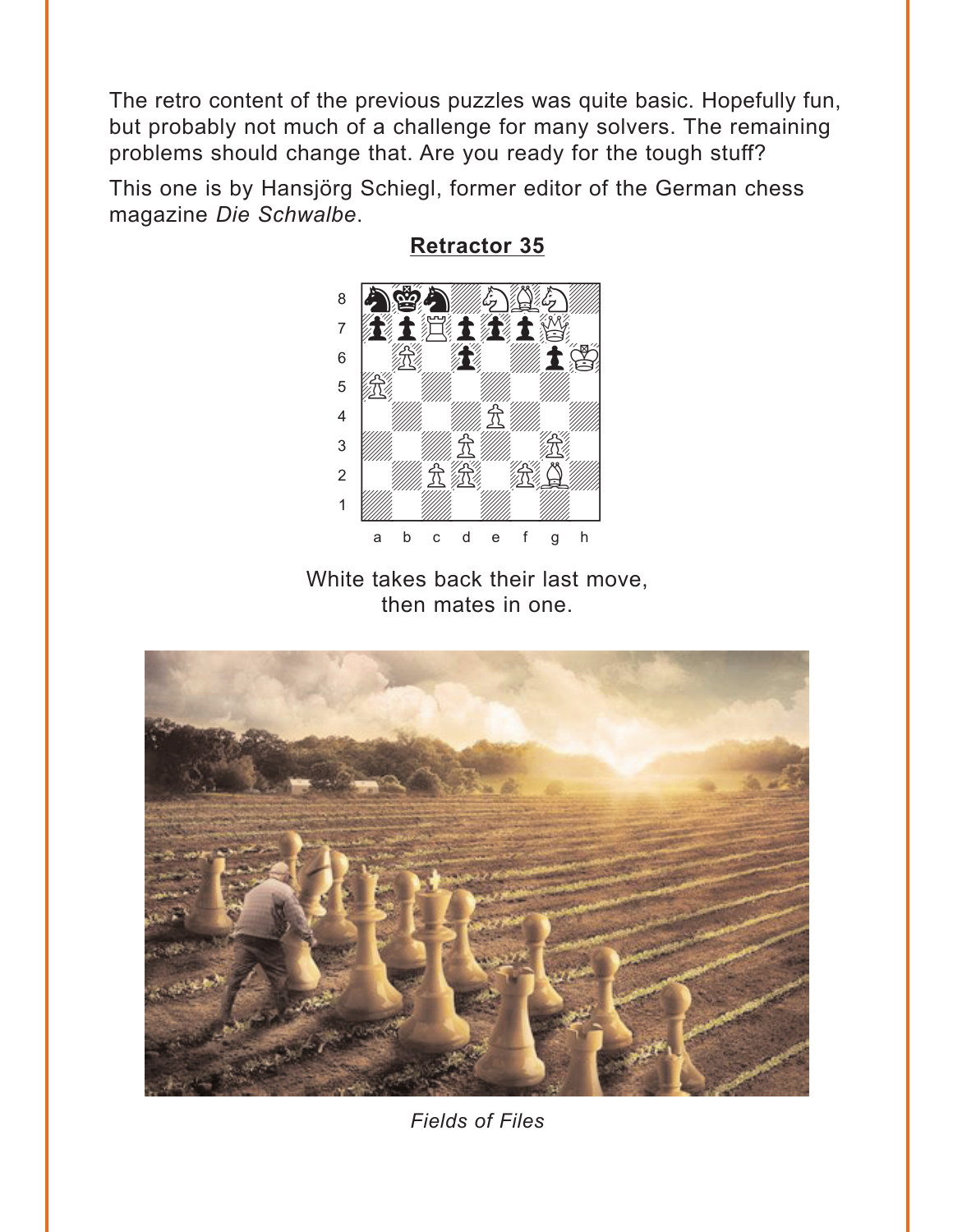<span id="page-5-0"></span>Josef Haas (1922-2003) was chief police commissioner in Stuttgart, Germany. He was also a renowned composer of retro problems, which he likened to criminal cases that require the deductive skills of experienced detectives. Appropriately, his book of collected problems is called Tatort Schachbrett (Crime Scene Chessboard). Can you solve the following mystery?



**Retractor 36** 

White takes back their last move, then mates in one.



**Tractor Chess** 

Guadalajara, Mexico 2016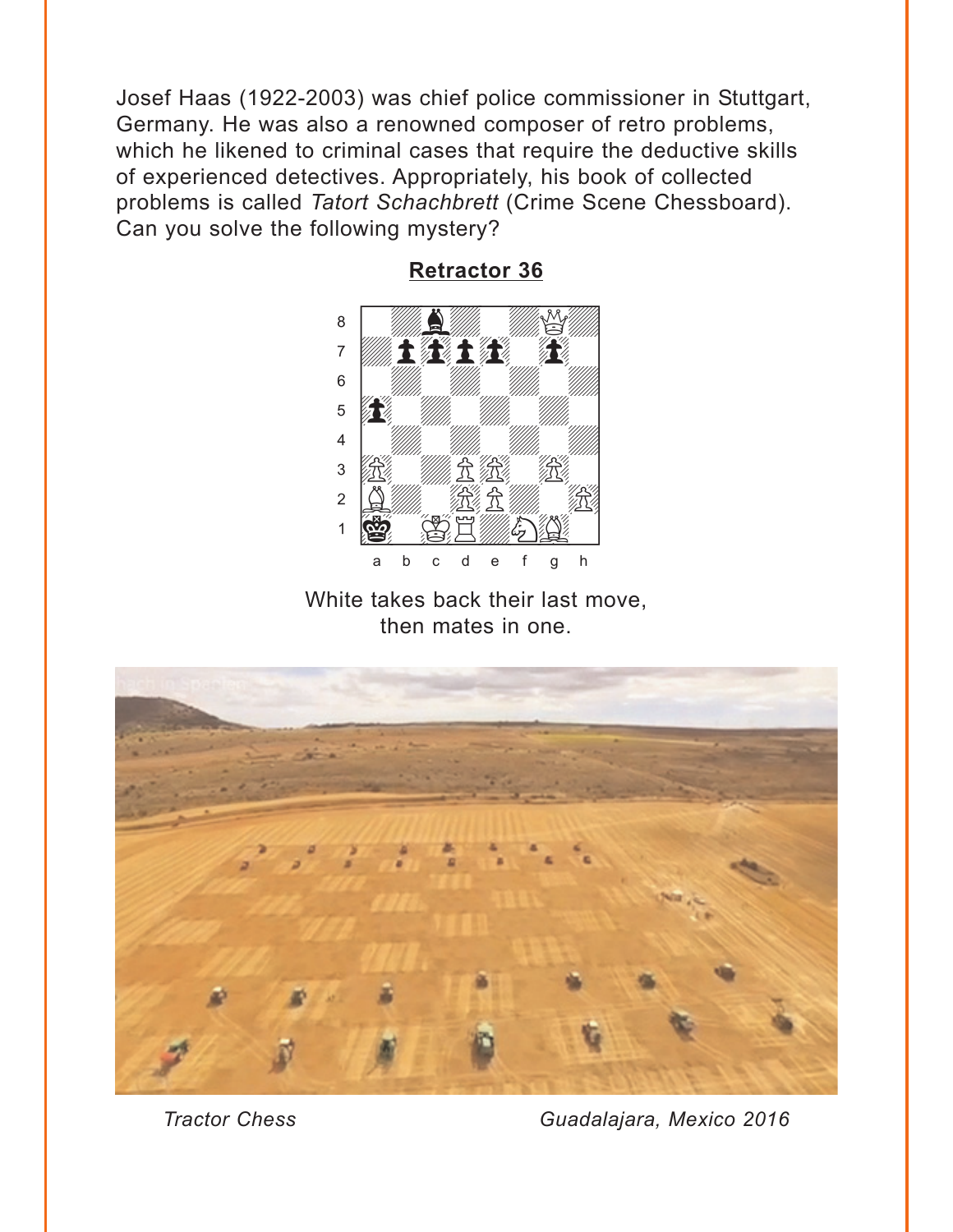<span id="page-6-0"></span>Plowing through a field of retro puzzles can be a satisfying experience, but it takes its toll in toil and sweat. Fortunately, a well-deserved break is coming soon. One final furrow to go.



**Retractor 37** 

White takes back their last move, then mates in one.



Pre-tractor.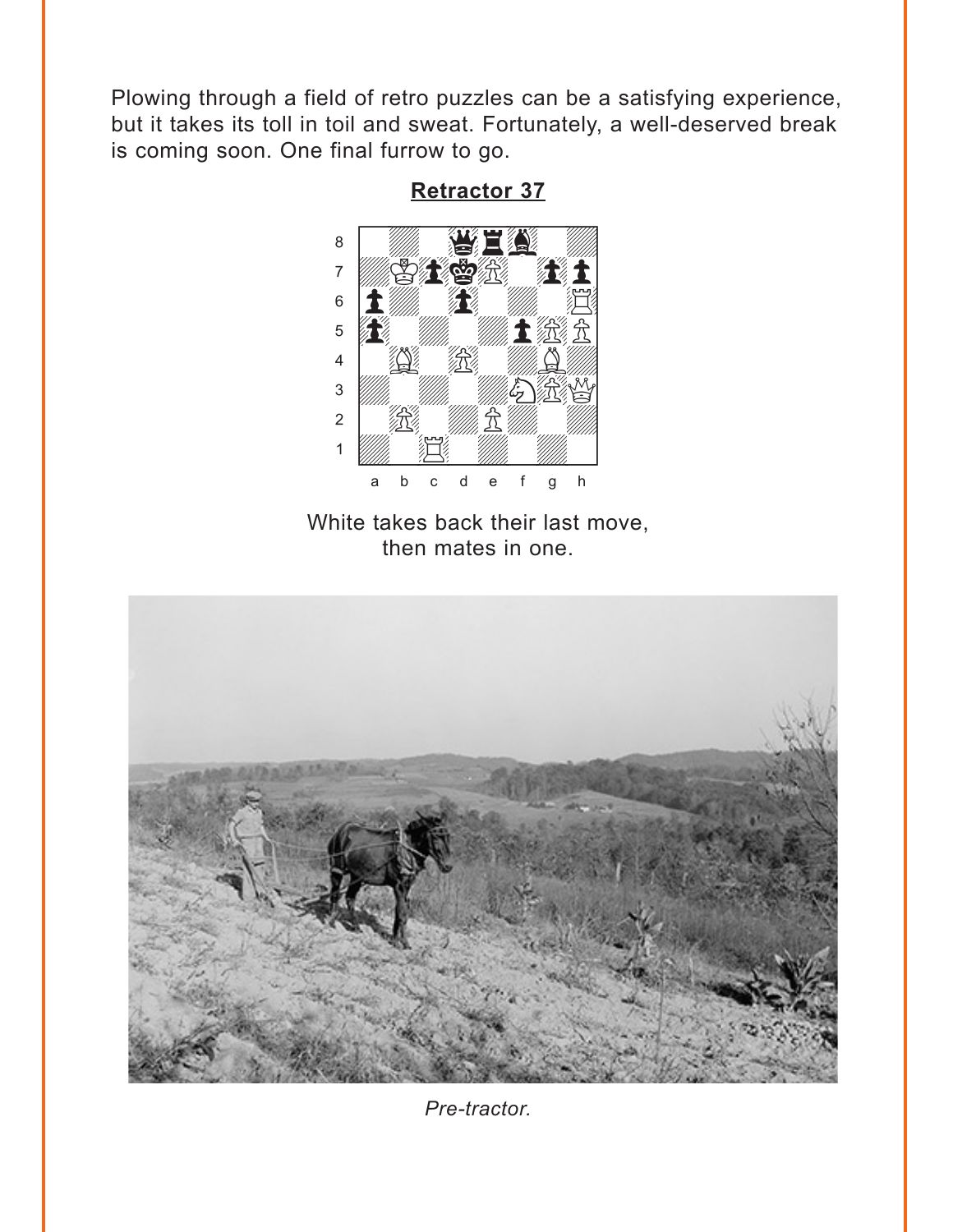# <span id="page-7-0"></span>**SOLUTIONS**

Retractors 30, 32, 37 by J. Coakley, *Puzzling Side of Chess* (2022). Others as indicated above solution diagrams.

**PDF hyperlinks.** You can advance to the solution of any puzzle by clicking on the underlined title above the diagram. To return to the puzzle, click on the title above the solution diagram.

*Archives***.** Past columns and an index of problem-types, composers, and side themes are available in the *Puzzling Side of Chess* archives. For retractors 1-29, see columns 33, 45, 54, 62, 66.



**[Retractor 30](#page-0-0)**

J. Coakley 2022

The last move was by the white knight from a6 capturing a black knight on b8. After that move is taken back, White mates by 1.Nc7#.

The piece uncaptured on b8 must be a knight. A queen or rook would check the white king. A bishop would guard c7.

#### **Note on Notation**

Solutions are written in long algebraic notation (departure and destination squares). In the case of captures, the type of piece taken is given after the 'x' prior to the destination square. A minus sign precedes the retracted move. A plus sign is shown before the forward move.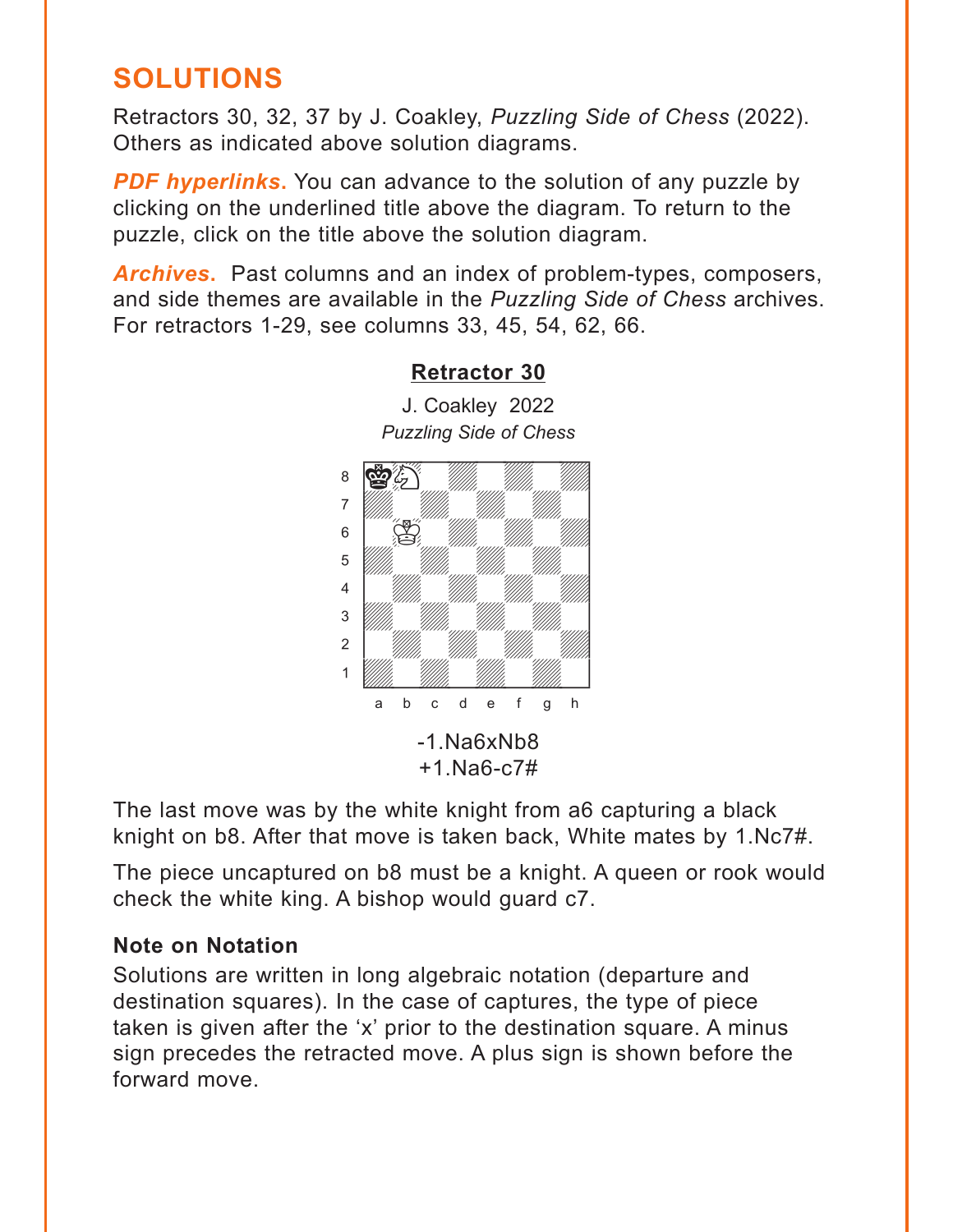<span id="page-8-0"></span>J. Coakley 2022 *Puzzling Side of Chess* version of Erich Bartel 1965



-1.Nd7xBb8 +1.Nd7-b6#

The piece uncaptured on b8 must be a bishop. A knight would check the white king. A queen or rook would guard b6.

Retractor 31 is a rotated and reflected version of part A from the following clever triplets by German composer Erich Bartel.



In part C, a black pawn cannot be uncaptured on a7 because Black would not have a legal move on the previous turn. "Retrostalemate."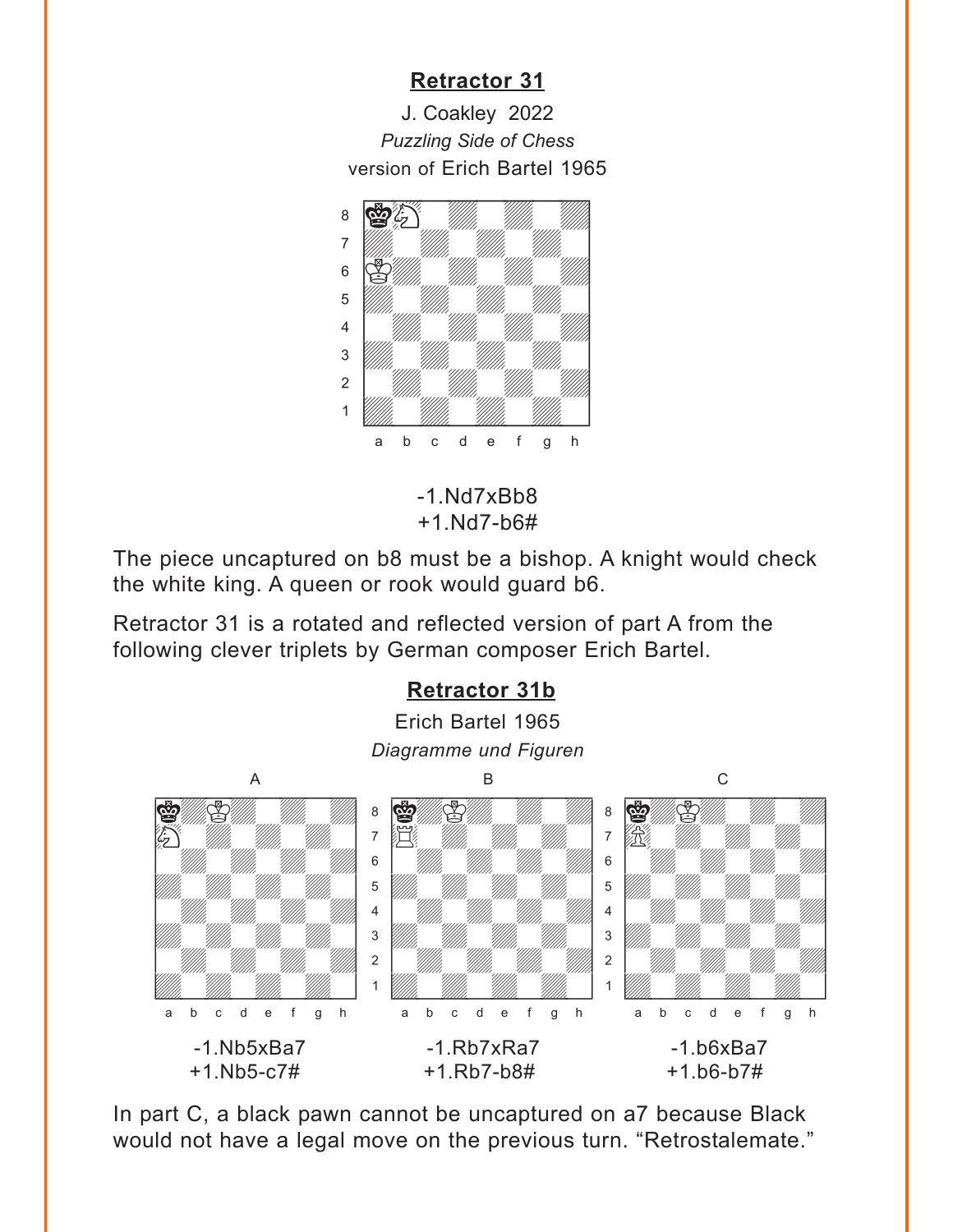<span id="page-9-0"></span>J. Coakley 2022 *Puzzling Side of Chess*



-1.Bc3xPe5 +1.Ra7-a6#

The bishop retracts to c3 to block the c-file. The piece uncaptured on e5, which blocks the b8-h2 diagonal, must be a pawn. A queen or rook would give check. A bishop or knight could block the rook check from a6.

#### **[Retractor 33](#page-2-0)**

Leonid Kubbel *Josef Haas Retro-Sammlung* w\_\_\_\_\_\_\_\_w



White unqueens by uncapturing on e8, then knights on d8. The uncaptured piece must be a knight. A queen or rook would guard d8. A bishop would pin the pawn on d7.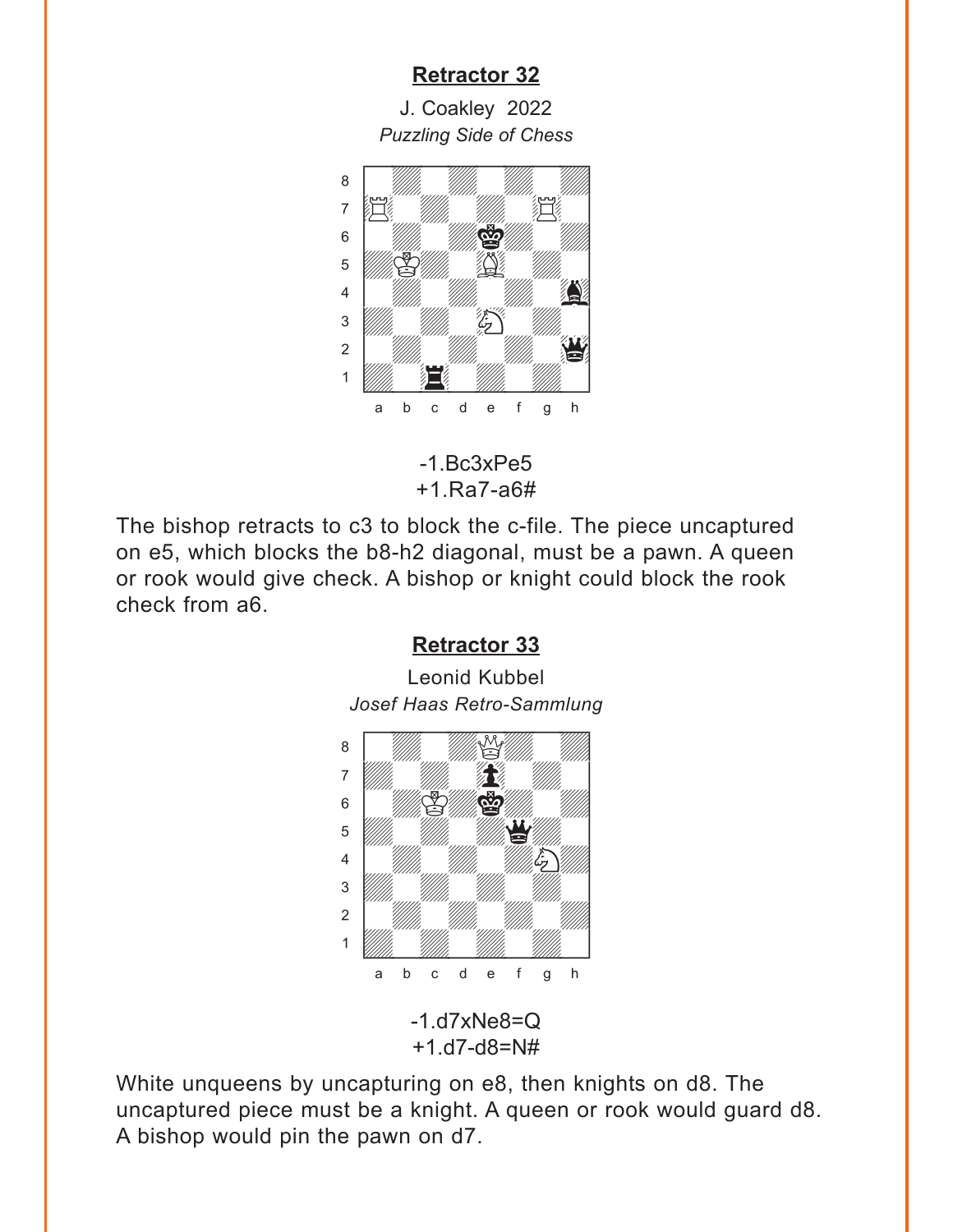<span id="page-10-0"></span>

+1.Bf6-g7#

When the *en passant* capture is retracted, there is a white pawn on f5 (attacking g6) and a black pawn on g5 (blocking g5).

An *en passant* capture is allowed as a backward move unless it can be proven illegal.



*En passant?*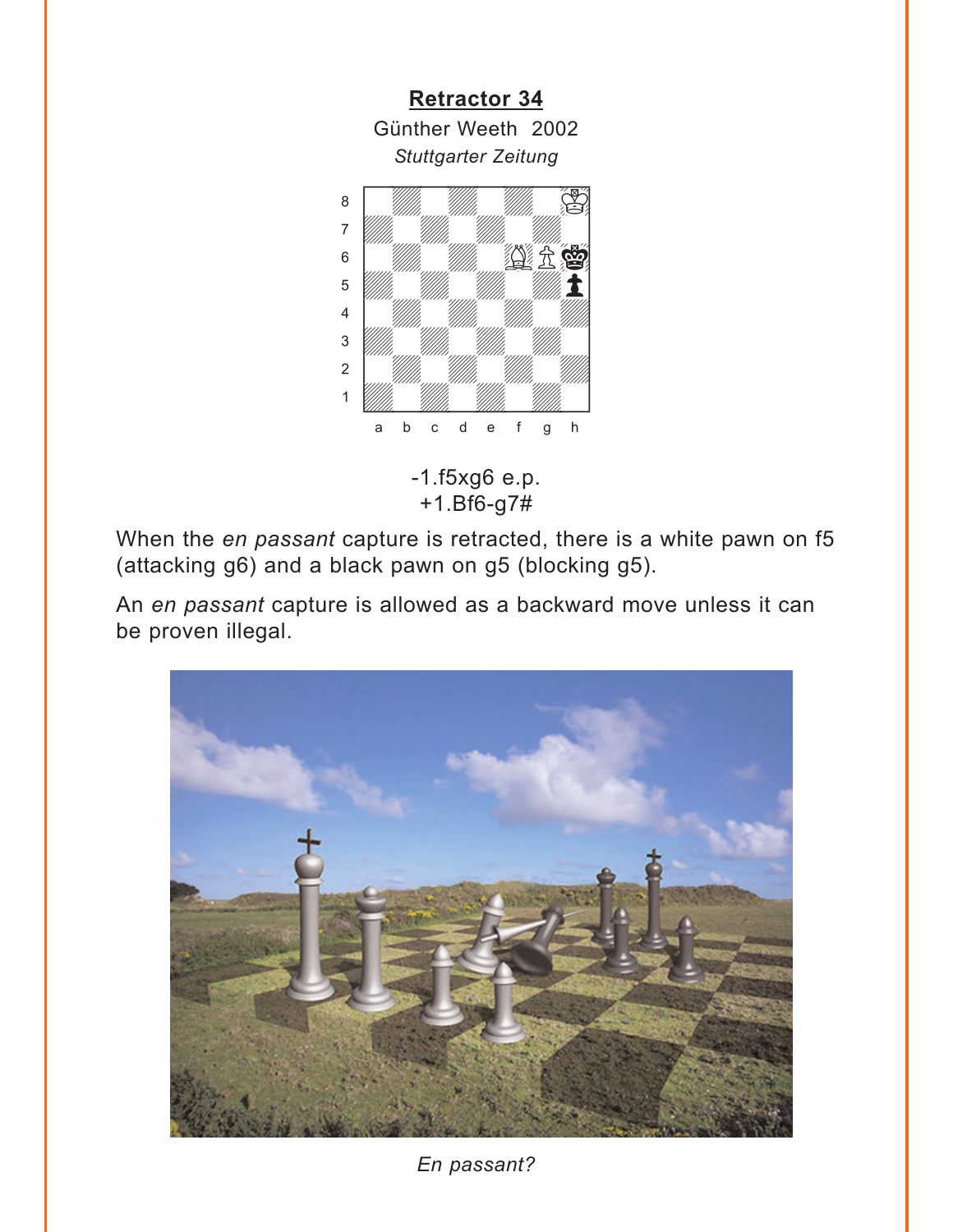<span id="page-11-0"></span>**[Retractor 35](#page-4-0)** Hansjörg Schiegl 1971 *Die Schwalbe* where  $\frac{1}{2}$  is the commute



-1.Nf6xRe8 +1.Nf6xd7#

There are three retractions and mates to consider:

- -1.Qc3xg7 +1.Rc7xc8#
- -1.Nf6xg8 +1.Nf6xd7#
- -1.Nf6xe8 +1.Nf6xd7#

In each case, the retracted move must be an uncapture. Otherwise Black had no move on the preceding turn.

The only black piece with any apparent reverse mobility is the pawn on g6. However, it did not make the previous move.

There are 15 white pieces on the board. The only missing white piece (rook) was captured on d6. So Black's last move was not a capture by ...hxg6. After the non-capturing retraction -1.Qc3-g7, the previous black move could not be ...g7-g6 because it would be impossible for a white bishop to be on f8.

Black has 10 pieces on the board. The light-square bishop was captured on c8 (unmoved pawns b7 d7). White pawns made four captures: e2xd3, g2xf3, f3xe4, h2xg3. That leaves one piece to uncapture by retraction.

In order to be captured, the missing black h-pawn promoted on h1. Because this occurred after White played hxg3, the pawn did not promote to knight because it would not have been able to exit the corner. The two original black knights are on the board, so White's retraction cannot be the uncapture of a knight.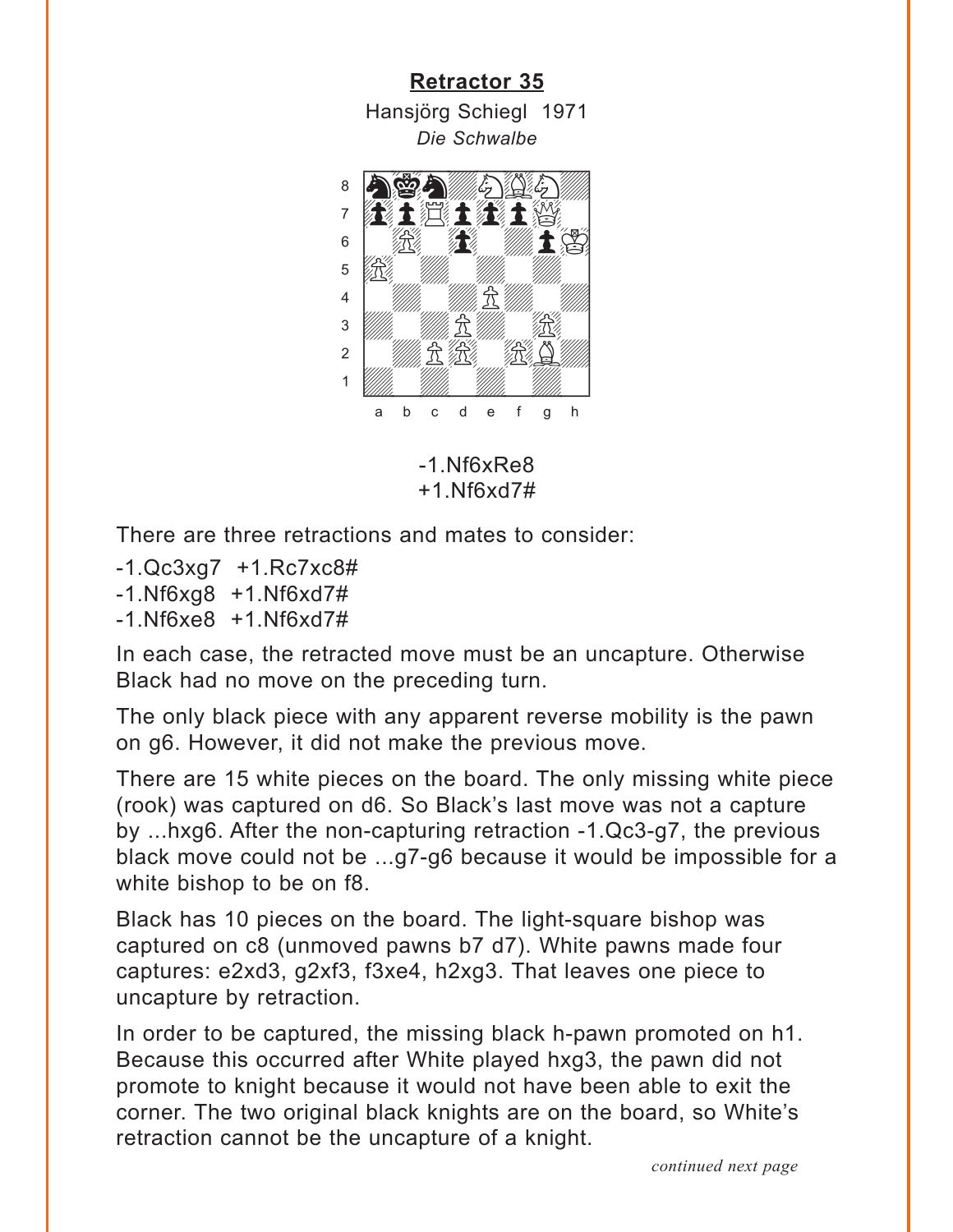**Retractor 35** *continued*



White cannot retract -1.Qc3xQg7 or -1.Qc3xBg7 because that would place the white king in check (with no time for +1.Rxc8#). White cannot retract -1.Qc3xRg7 because Black would have no previous move. White would be in check before ...Rh7-g7 (with Black to move). That eliminates a retraction by the white queen.

White cannot retract -1.Nf6xQg8 or -1.Nf6xRg8 because Black would have no previous move. White would be in check before any move by the queen or rook. It is much trickier to show that White cannot retract -1.Nf6xBg8. The original black light-square bishop was captured on c8. But perhaps the black h-pawn promoted to bishop and made its way back to g8. As it turns out, this is impossible because the bishop would have to be on g8 or h7 before Black played ...g7-g6. In that case, the black dark-square bishop was still on f8, so it was not the piece captured on g3 by the white h-pawn (that allowed the black h-pawn to pass). But all other captures by White were on light squares (d3 e4 f3) which is impossible since one missing black piece is the dark bishop. That eliminates a retraction by the knight on g8.

White cannot retract -1.Nf6xQe8 because the black queen would guard d7. Therefore the only possible retraction is -1.Nf6xRe8. Black's previous move was ...Rd8-e8. White mates by 1.Nf6xd7#.

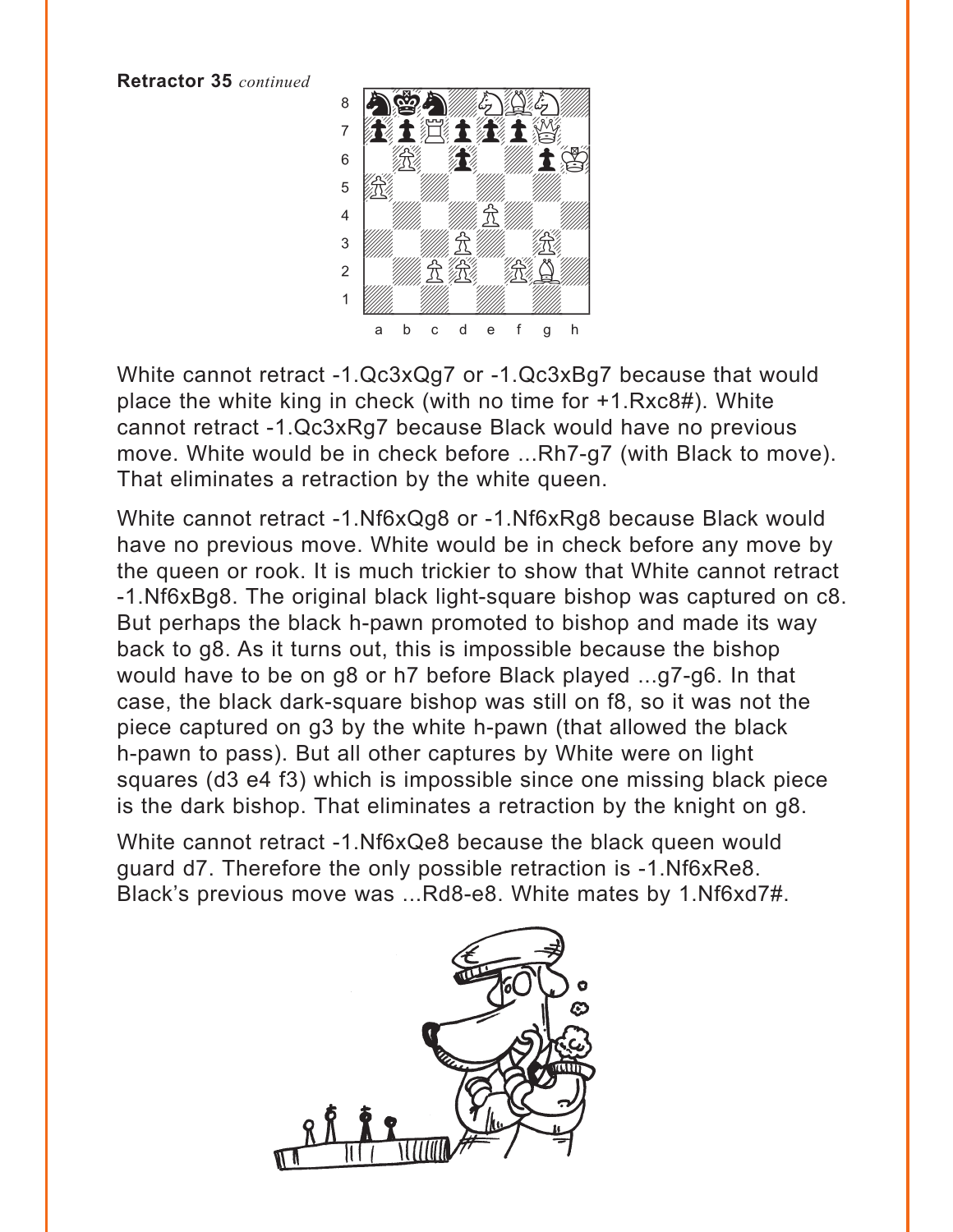**Retractor 36** Josef Haas 1973 Die Schwalbe

<span id="page-13-0"></span>

The mate is easy to see. White retracts the bishop from a2 and plays +1.Kc1-c2#. The challenge here, as so often in complicated retractors, is to avoid retrostalemate. The move taken back must result in a position where Black had a legal move on the previous turn.

The white minor pieces are the first important clues to investigate. The dark-square bishop necessarily reached g1 or f2 before White played g2-g3 and after White played f2xe3. At that point, the white bishop that started on f1 had not moved from f1. But with a pawn on e3, the white knight could only get to f1 from g3, before White played g2-g3. Thus, the original white light-square bishop was captured on f1.

Therefore the bishop on a2 is the former white b-pawn which required 5 captures to promote on e8 or g8. Black is missing 8 pieces. The dark-square bishop was captured on f8. And two pieces were captured by white pawns on d3 and e3. That accounts for all missing black pieces. White cannot retract a capture on a2.

This also shows that Black's previous move was not ...a6-a5 or ...a7-a5 because the rook from a8 could never have escaped his corner to be captured by a white pawn.

White is missing 3 pieces (RBN). The bishop was captured on f1. Another piece was captured on g2 by the black h-pawn so that it could promote and be captured elsewhere on the board. That leaves one white piece unaccounted for.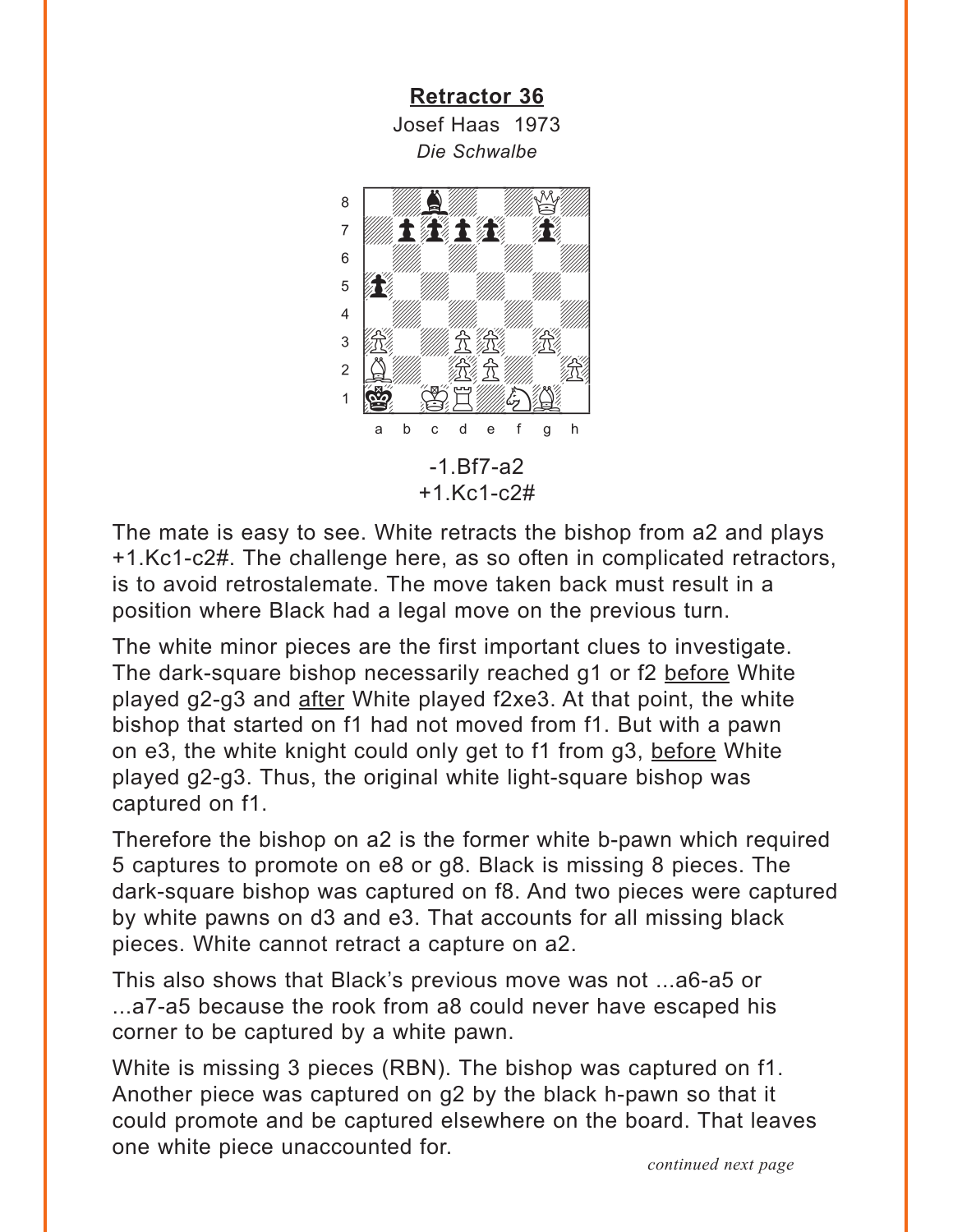**Retractor 36** *continued*



Regardless of which square the white bishop retracts to, Black's previous move had to be by the king from a2 to a1. Which means that the king was in check by the bishop. But what was White preceding move? It was not a capture by the bishop because all missing black pieces were captured by pawns. It was not a non-capturing move by the bishop because the black king would already be in check by the queen or bishop. The explanation is the *old disappearing knight trick*. White's preceding move was Nb3-a1+ discovered check! To which Black replied ...Ka2xNa1.

However, the question remains. To which square should the bishop retract? The answer is far from obvious, but it can only be f7!

Consider the position with the bishop on e6 prior to -1.Be6-a2 Ka2xNa1 -2.Nb3-a1+ (diagram). Black's preceding move was -2...Ka1-a2 and White's before that was either -3.Nd4-b3+ or -3.Nc5-b3+. But White must still find a way to avoid retrostalemate. In this situation, after a further retraction by -3...Ka2-a1, Black is again in check by the bishop. The only explanation is -4.Nb3-d4+ or -4.Nb3-c5+ which is ultimately impossible as the position must keep repeating itself over and over! Retrostalemate. The same argument eliminates retractions to c4 and d5.

By retracting the bishop to f7, White avoids the reverse repetition by bringing the knight back to e6, closing the a2-g8 diagonal, allowing the black king to shuffle between a1 and a2 while White untangles the position. See diagram for the position before -4.Ne6-d4!



*try with -1.Be6-a2* 



*solution after -4.Ne6-d4* 

Forward play: 1.Nd4+ Ka1 2.Nb3+ Ka2 3.Na1+ Kxa1 (4.Ba2 or 4.Kc2#).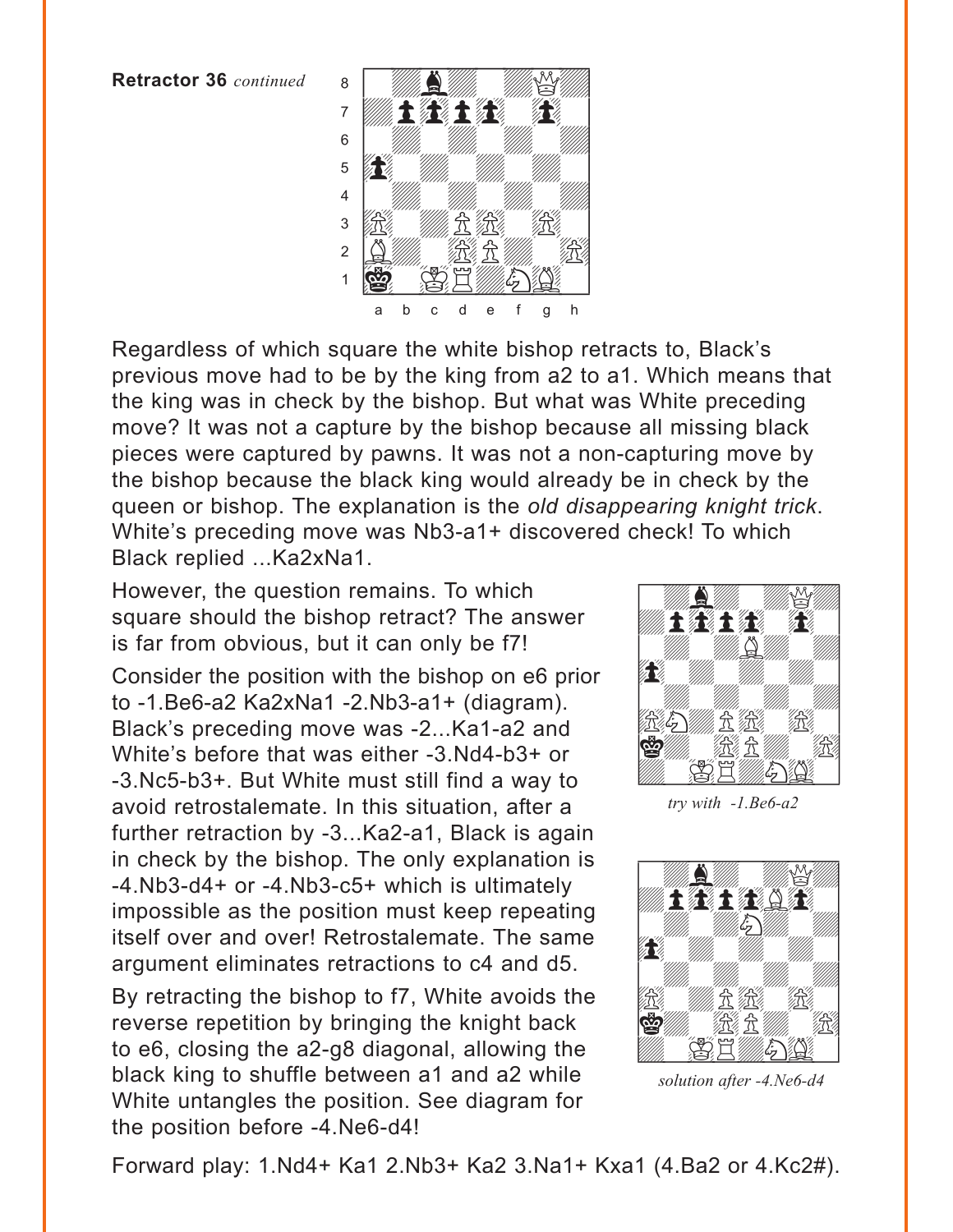J. Coakley 2022 *Puzzling Side of Chess*

<span id="page-15-0"></span>

-1.d2-d4 +1.g5xf6 e.p.#

1.Bg4xf5+ would be mate if 1...Kxe7 were not possible. So the first retraction to *try* and reject is -1.f6xBe7 +1.Bg4xf5#. See diagram at right. The piece uncaptured on e7 must be a bishop. A pawn, queen, or rook could block the check. A knight could capture the bishop on f5.

The position is illegal because Black has two dark-square bishops and there are not enough missing white pieces to explain a promotion on a dark square.



White is missing 2 pieces (knight and a-pawn). One of them was captured by a black pawn on the a-file. Assume that was the missing a-pawn. That leaves only the missing white knight available for capture elsewhere. However, with an unmoved white pawn on e2, and black pawns on the df-files, Black would require two captures to promote on a dark square (c1, e1, g1). Thus, the try -1.f6xBe7 does not work.

The solution is to mate with the *en passant* capture +1.g5xf6 e.p.#! However, *en passant* is not allowed as the forward (mating) move unless it can be proven that Black just moved their pawn two squares. So the task is to retract a move which "forces" -1...f7-f5 by eliminating other possibilities such as -1...a7-a6, 1...b6xa5, 1...f6-f5 and -1...e6xf5.

The answer is -1.d2-d4. See diagram next page.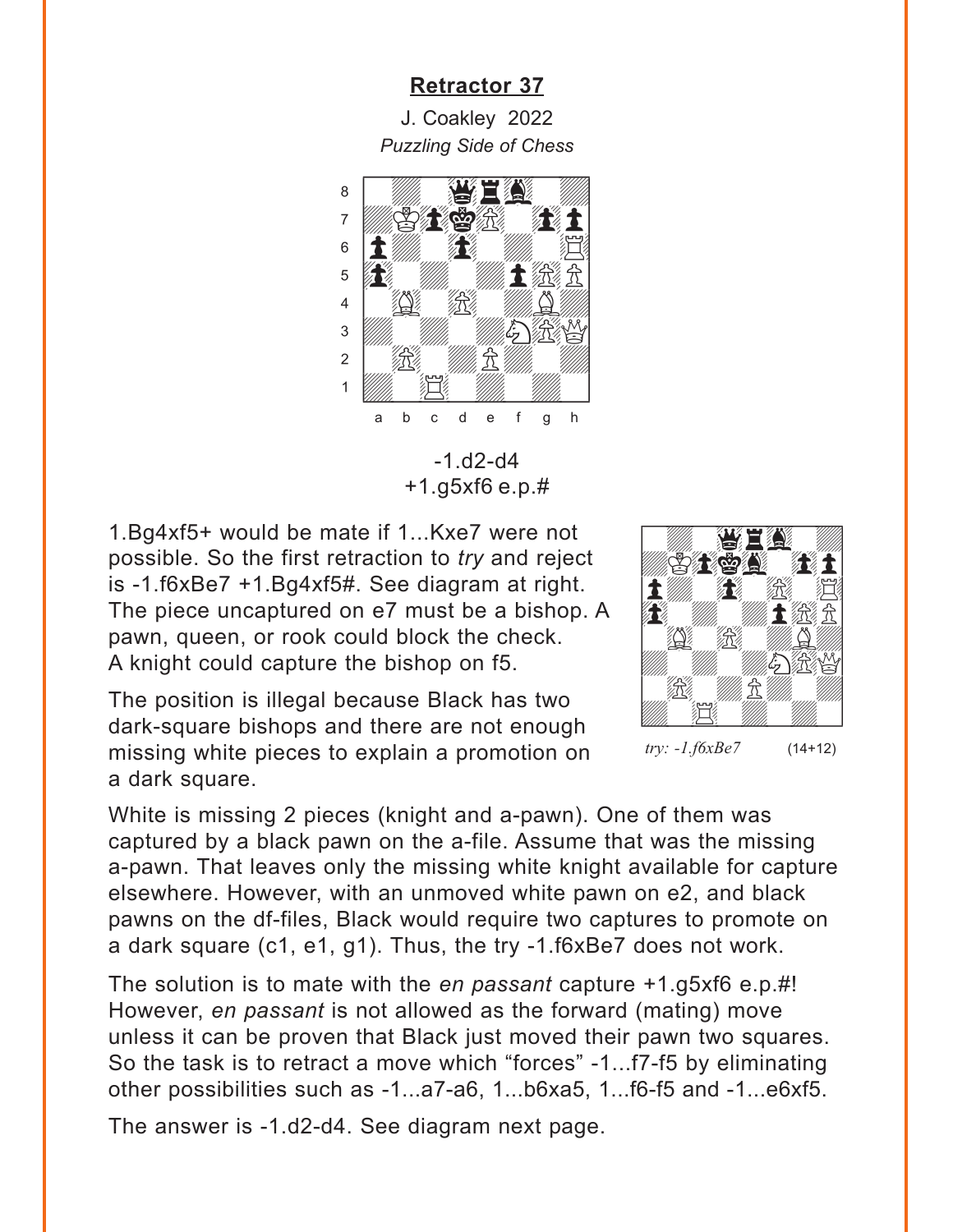**Retractor 37** *continued*



The main consequence of retracting -1.d2-d4 is that the white bishop on b4 becomes a promoted pawn. With unmoved pawns on b2 d2, the original dark-square bishop was captured on c1.

White is missing two pieces (BN). The bishop was captured on c1 and the knight on a5 or a6. No other captures were made by Black. So the last move by Black was not the capture ...e6xf5 (nor ...g6xf5).

Black is missing 5 pieces (RBNNp). White pawns made 4 captures: cxdxe, gxf, and bxa (so the a-pawn could promote on b8). That leaves one missing black piece available for capture elsewhere.

The last move was not ...a7-a6 because the white bishop had to go through a7 to get from b8 to b4.

The last move was not ...b6xNa5 because the white bishop had to go through b6 to get from b8 to b4 and ...b7-b6 had to be played before White promoted to allow a6xb7 and b7-b8=B.

The last move was not by the black queen because the white king would be in check from any square she could retract to.

The last move was not ...Ke6-d7 because the king would be in an impossible check from the white rook on h6. Also impossible was 1...Ke6xNd7 (after the discovered check Nf6-d7+) because all missing white pieces were taken elsewhere.

Lastly, the last move was not ...f6-f5 because the black king would be in an impossible check by the bishop on g4.

That leaves only one possibility: the advance ...f7-f5. The diagram on the next page shows the position before that move.